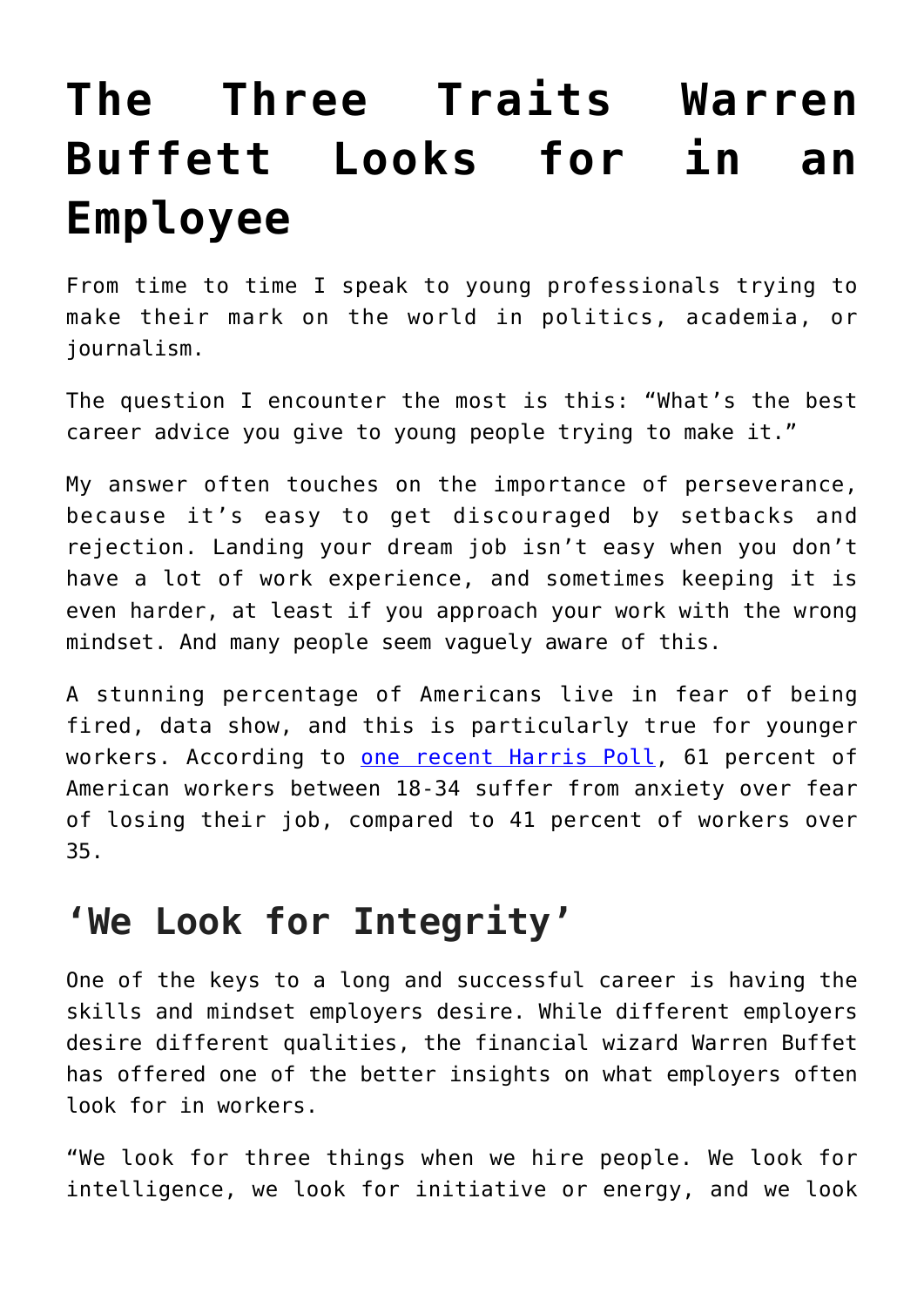for integrity," the Sage of Omaha [has said](https://www.inc.com/marcel-schwantes/1-trait-to-instantly-spot-a-great-employee-says-warren-buffett.html#:~:text=He%20is%20quoted%20everywhere%20with,and%20we%20look%20for%20integrity). "And if they don't have the latter, the first two will kill you, because if you're going to get someone without integrity, you want them lazy and dumb."

What Buffett is saying, essentially, is that intelligence and initiative are important, but *integrity* is what matters most. But what is integrity?

The word is defined as "the quality of being honest and having strong moral principles; moral uprightness." This definition is helpful but it's also a bit limited, and it doesn't quite tell us what Buffett is getting at.

What Buffett is saying, I think, is that he wants employees he can trust to get things done.

In about 30 years of working jobs high and low, the one thing I've noticed above all else is there are people who know how to show up on time, meet deadlines, and complete the tasks they say they'll complete, and there are people who know how to make excuses and avoid taking responsibility.

I once had a writer who begged to write a story. I gave him the assignment, and the first thing he did was say he couldn't meet the deadline he had proposed. I don't remember the excuse he gave, but I do remember telling myself I'd never use that writer again.

## **Leaning Into Responsibility**

When Warren Buffett says he wants workers with integrity, I think he's saying he wants workers he can trust to complete the tasks they say they'll complete, and people who *take responsibility*.

This last part is key, because there will be times when we don't get the job done; we come up short. When this happens, many people will be tempted to point fingers at people or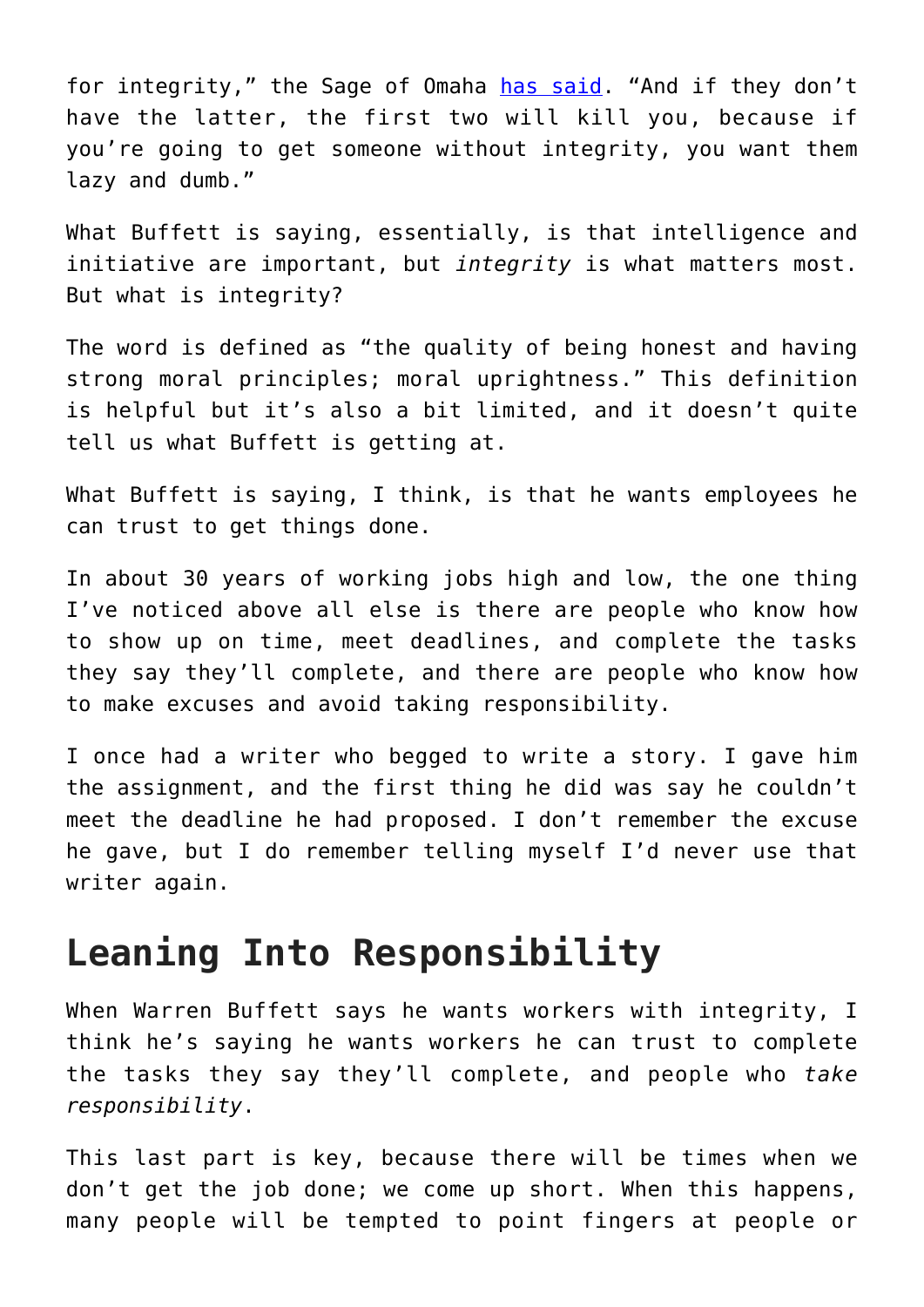externalities that frustrated completion of the task.

This is the wrong approach.

A worker with integrity will look at the situation and instead of blaming others ask, *What could I have done differently? How could I have helped us achieve a better outcome?*

This might sound simple, but the reality is it's hard for humans to do this. We *want* to blame others. We *want* to find excuses. We *want* to pass the buck. It's a trait we see in the powerful and the weak; in our children and politicians; in our families, co-workers, and (yes) even ourselves.

"There is a logic to the desire to avoid punishment, and since so many people grow up in similar circumstances, the habit runs deep," Ryan Ferguson, co-host of The World Wanderers Podcast [has noted.](https://fee.org/success-center/goals/personal-development/why-taking-responsibility-for-your-actions-is-essential-for-growth/) "But as you make the transition from childhood to adulthood, it is a habit you have to learn to leave behind."

In her classic work *[Atlas Shrugged](https://amzn.to/3vZGoTq)*, Ayn Rand uses the villain James Taggart to show how corrosive and ugly this tendency is. Taggart, the president of Taggart Transcontinental and older brother to heroine Dagny Taggart, can't take responsibility for anything. He can make no decisions, just excuses; and his indecision and weakness have paralyzed the company.

Dagny is a stark contrast. She is responsible for making sure the railroad operates, and assumes responsibility at every turn. Consider this exchange early in the novel, when Dagny tells her brother she intends to rebuild the struggling Rio Norte Line with new metal produced by industrialist Hank Rearden.

*"The consensus of the best metallurgical authorities," [James Taggart] said, "seems to be highly skeptical about Rearden Metal, contending-"*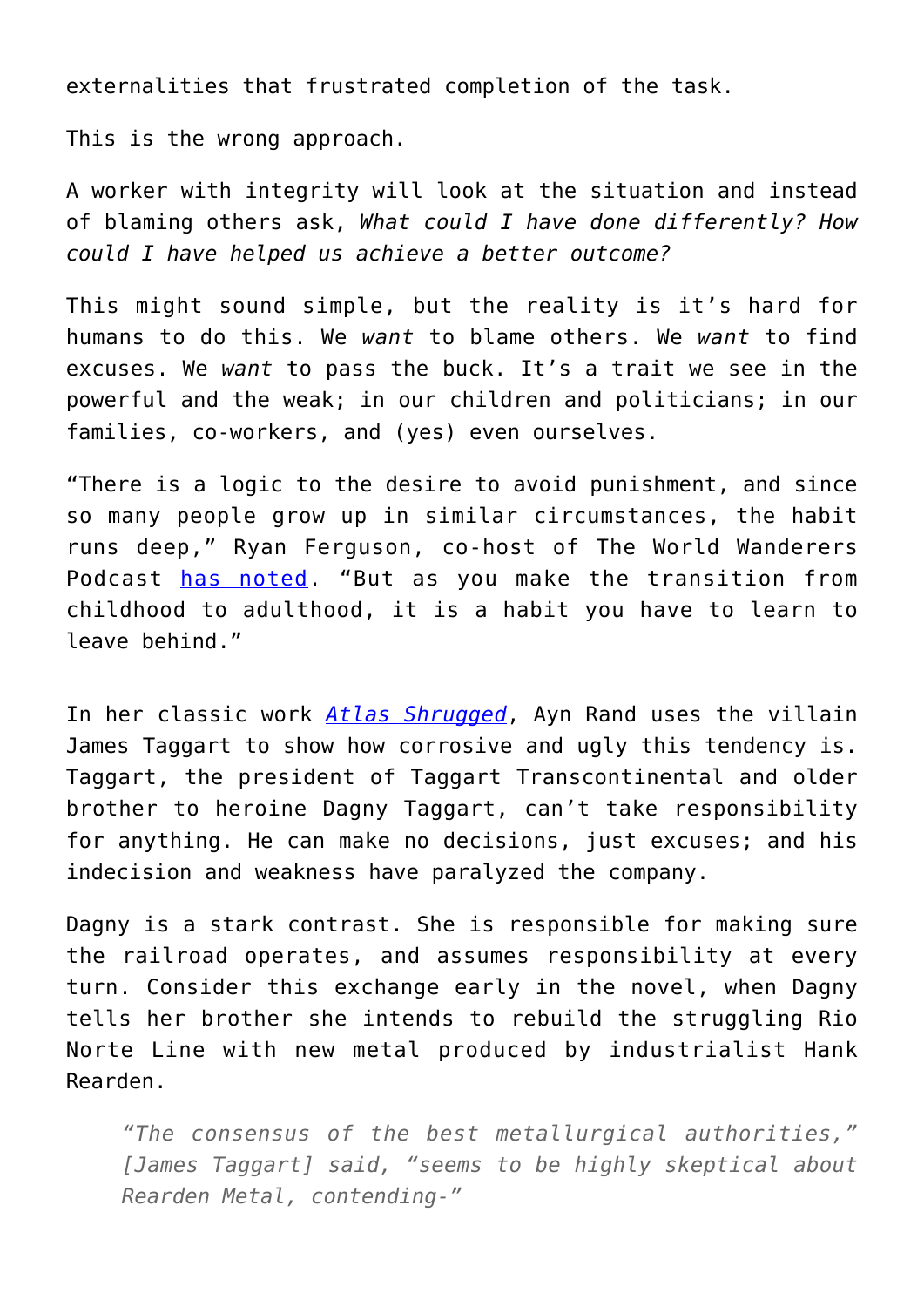*"Drop it, Jim," [his sister replied].*

*"Well, whose opinion did you take?"*

*"I don't ask for opinions."*

*"What do you go by?"*

*"Judgment."*

*"Well, whose judgment did you take?"*

*"Mine."*

*"But whom did you consult about it?"*

*"Nobody."*

*"Then what on earth do you know about Rearden Metal?"*

*"That it's the greatest thing ever put on the market."*

*"Why?"*

*"Because it's tougher than steel, cheaper than steel and will outlast any hunk of metal in existence."*

*"But who says so?"*

*"Jim, I studied engineering in college. When I see things, I see them."*

*"What did you see?"*

*"Rearden's formula and the tests he showed me."*

*"Well, if it were any good, somebody would have used it, and nobody has."*

*He saw the flash of anger, and went on nervously: "How can you know it's good? How can you be sure? How can you decide?"*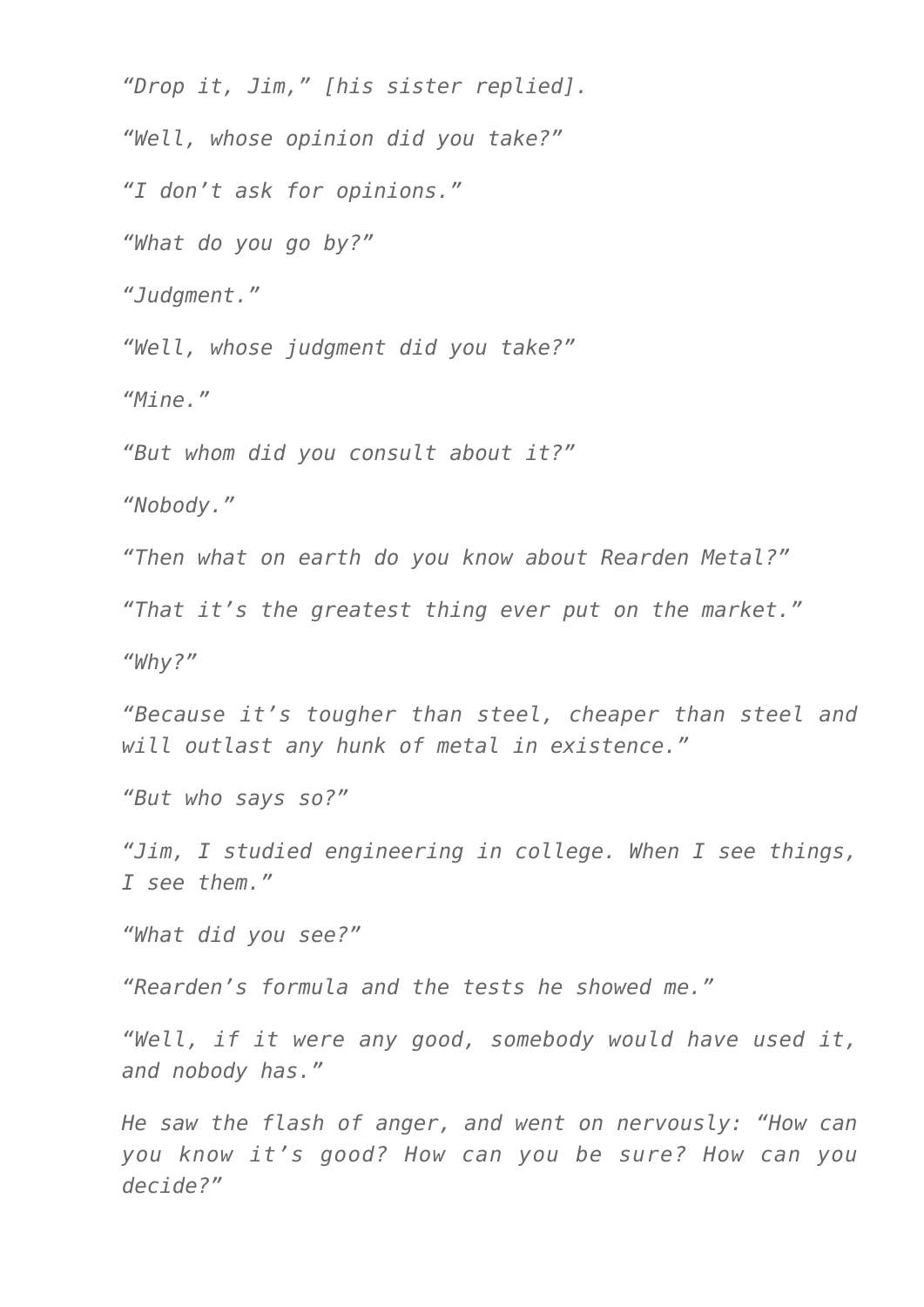*"Somebody decides such things, Jim. Who?"*

James Taggart eventually gives way to his sister, but he makes it very clear *he* is not responsible for the decision.

"Are you taking the responsibility for it?" "I am." "Go ahead," he said, and added, "but at your own risk. I won't cancel it, but I won't commit myself as to what I'll say to the Board." "Say anything you wish."

## **How to Build Trust With Others**

Now, I have no idea if Warren Buffett has read Atlas Shrugged. I'm not implying he did or that he's a fan of her work or [Objectivism.](https://theobjectivestandard.com/what-is-objectivism/#:~:text=In%20sum%2C%20the%20key%20principles,is%20crucial%20to%20good%20living.)

What I am saying is that an employee with integrity is one who accepts responsibility. She's the employee you can rely on to get the job done when she says she's going to, not the employee who's already making excuses or passing the task on to someone else. This is a quality employers desire.

"Taking responsibility when things go wrong is crucially important to building trust with others and learning from your mistakes," writes Ferguson. "It is one of the most important parts of creating a satisfying life, but a lot of people learn the opposite growing up."

James Taggart is one of the people who learned the opposite lesson growing up.

My advice to young people? Approach life as a Dagny Taggart.

—

*This article was originally published on FEE.org. Read the*